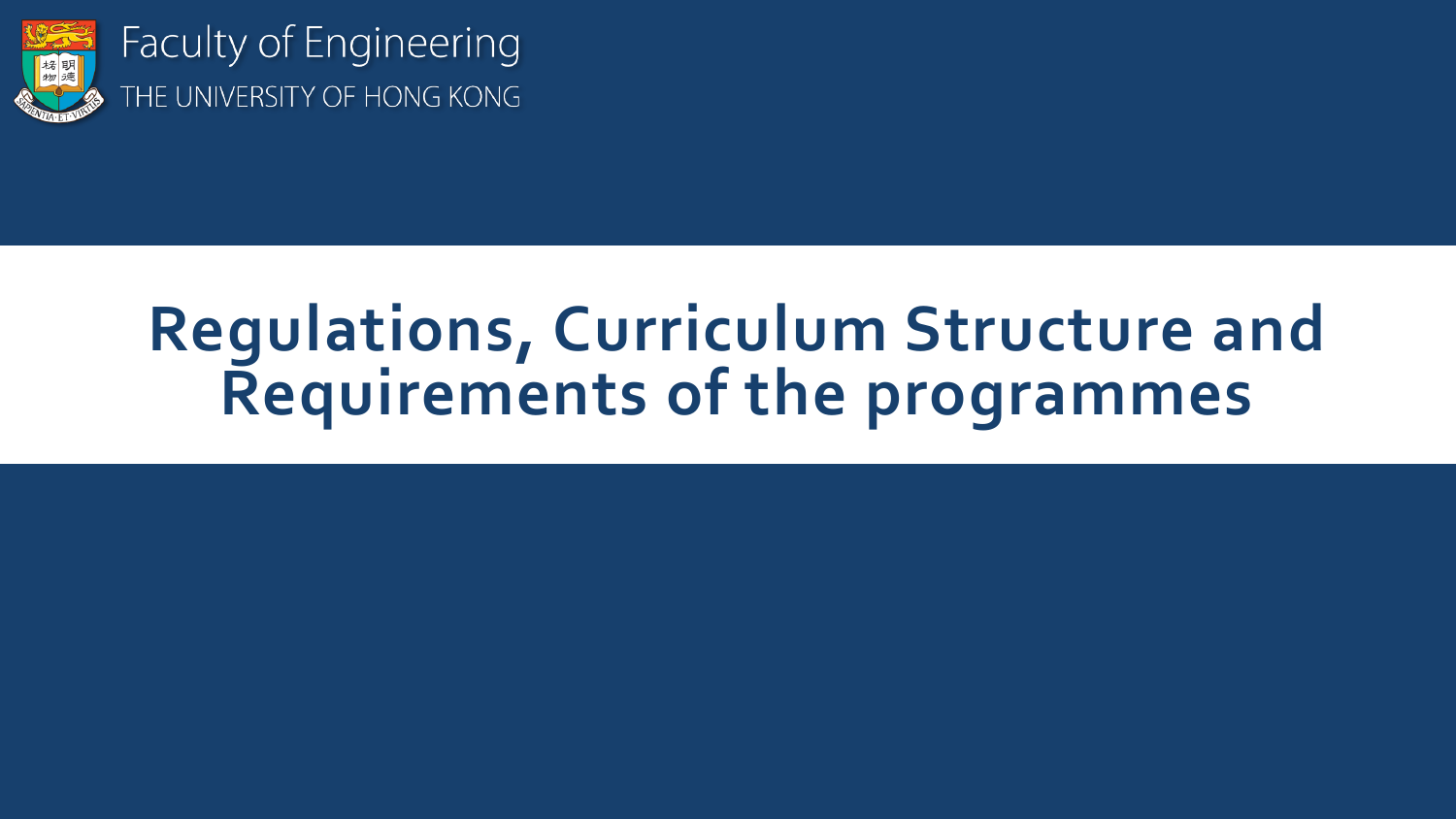## **For BEng/BEng(EngSc)/BEng(BME) Students**

| <b>No. of Credits</b>                                                                            |                                            |                                                                                                                                                                                                     |
|--------------------------------------------------------------------------------------------------|--------------------------------------------|-----------------------------------------------------------------------------------------------------------------------------------------------------------------------------------------------------|
| <b>BEng</b>                                                                                      | <b>BEng(EngSc)</b>                         | BEng(BME)                                                                                                                                                                                           |
|                                                                                                  | 18<br>36                                   |                                                                                                                                                                                                     |
| 4 <sup>2</sup>                                                                                   | $30 - 36$                                  | 42                                                                                                                                                                                                  |
| $\hspace{0.05cm}$ – $\hspace{0.05cm}$                                                            | 18                                         | $- -$                                                                                                                                                                                               |
| $120 - 132$<br>[102 for BEng(CompSc)]                                                            | $42 - 48$                                  | 132                                                                                                                                                                                                 |
| $12 - 24$ credits<br>[42 for BEng(CompSc)]                                                       | 90                                         | 12                                                                                                                                                                                                  |
| <b>Total</b>                                                                                     | 240                                        |                                                                                                                                                                                                     |
| <b>ENGG1340</b><br><b>AND</b><br><b>ENGG1350</b><br>Calculus and ordinary differential equations |                                            |                                                                                                                                                                                                     |
|                                                                                                  | Linear algebra, probability and statistics | Computer programming II OR<br><b>Thermofluid mechanics</b><br>For students without Level 2 or above in M1 or M2 of the HKDSE<br>Mathematics, or equivalent should take MATH1011 in the 1st semester |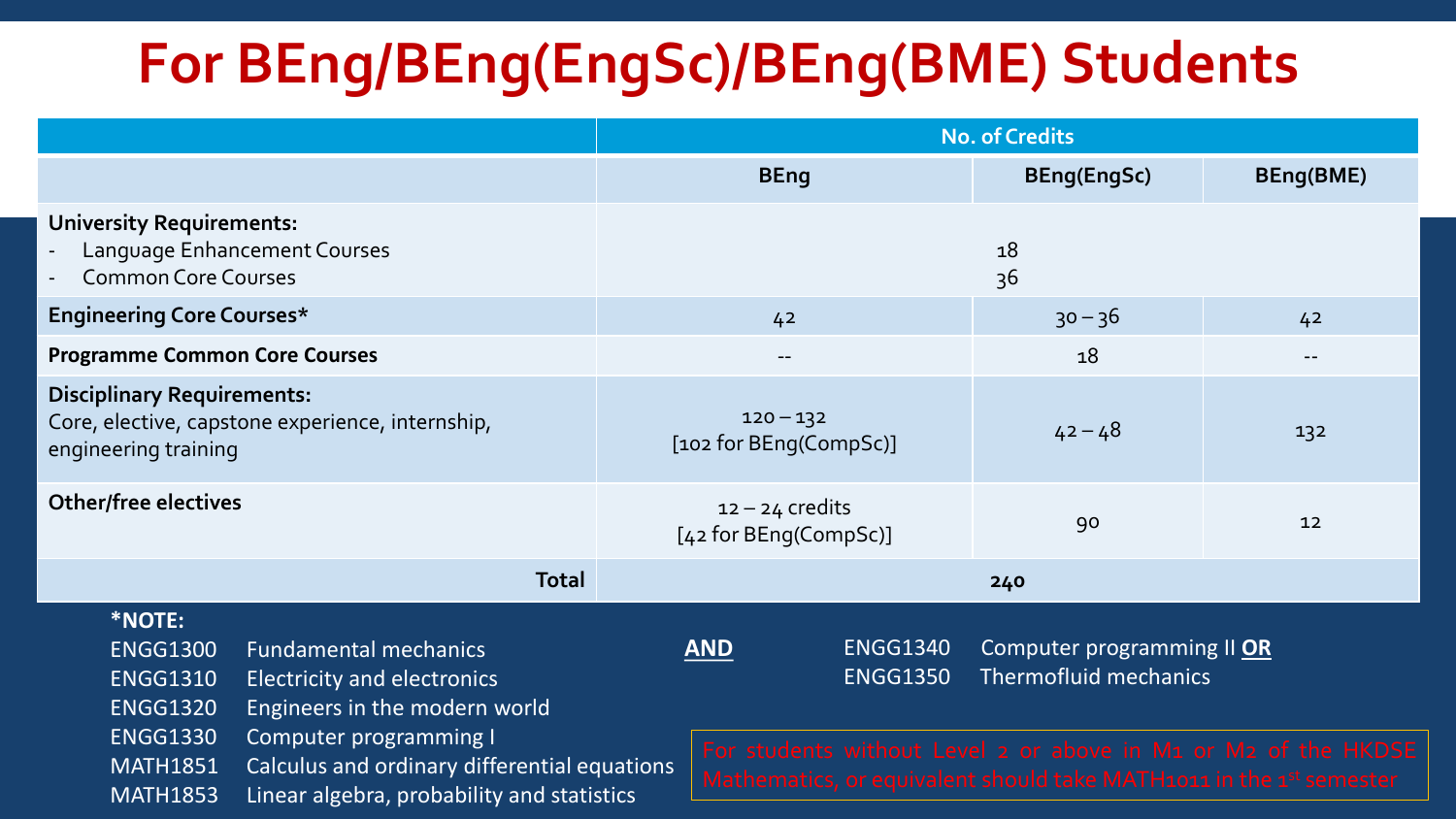## **For BEng/BEng(EngSc)/BEng(BME) Students**

#### **Graduation Requirements**

**UG 5 Requirements for graduation**

Language courses: 18 credits Common Core courses: 36 credits



Requirements prescribed in the regulations and syllabuses for the Degrees of BEng/BEng(EngSc)/BEng(BME) within the maximum period of registration

#### **Maximum no. of credits = 288**

For details, please refer to the Regulations and Syllabus at https://engg.hku.hk/Teaching-[Learning/BEng-BASc/Academic-Programmes/Regulations-Syllabuses](https://engg.hku.hk/Teaching-Learning/BEng-BASc/Academic-Programmes/Regulations-Syllabuses)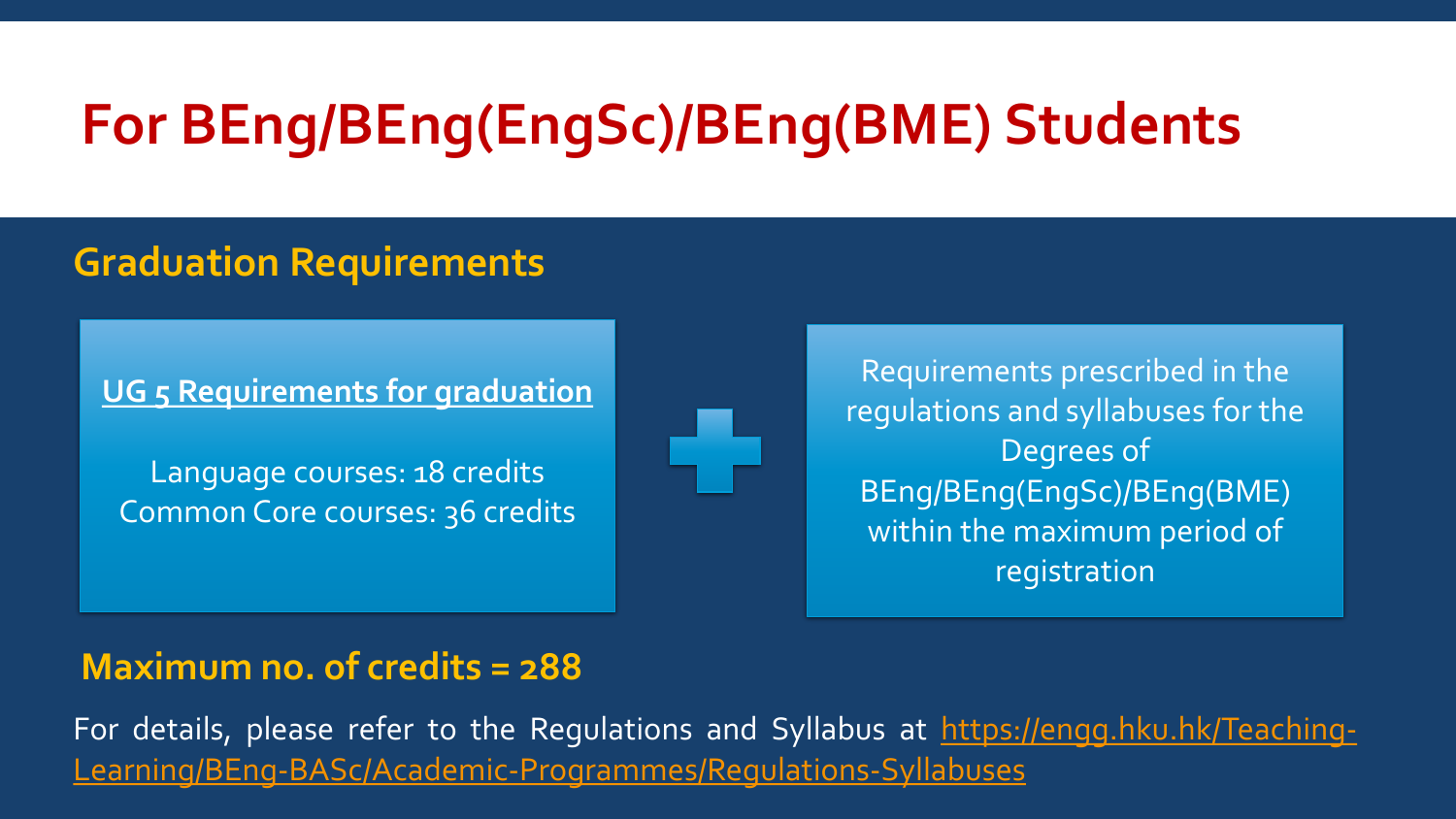### **For BASc(FinTech) Students**

|                                                                                            | <b>No. of Credits</b> |
|--------------------------------------------------------------------------------------------|-----------------------|
| <b>University Requirements:</b><br>- Language Enhancement Courses<br>- Common Core Courses | 12<br>24              |
| <b>BASc Requirements</b>                                                                   | 18                    |
| <b>Disciplinary Requirements:</b><br>Core, elective, capstone experience                   | 96                    |
| <b>Electives</b>                                                                           | 90                    |
| Total                                                                                      | 240                   |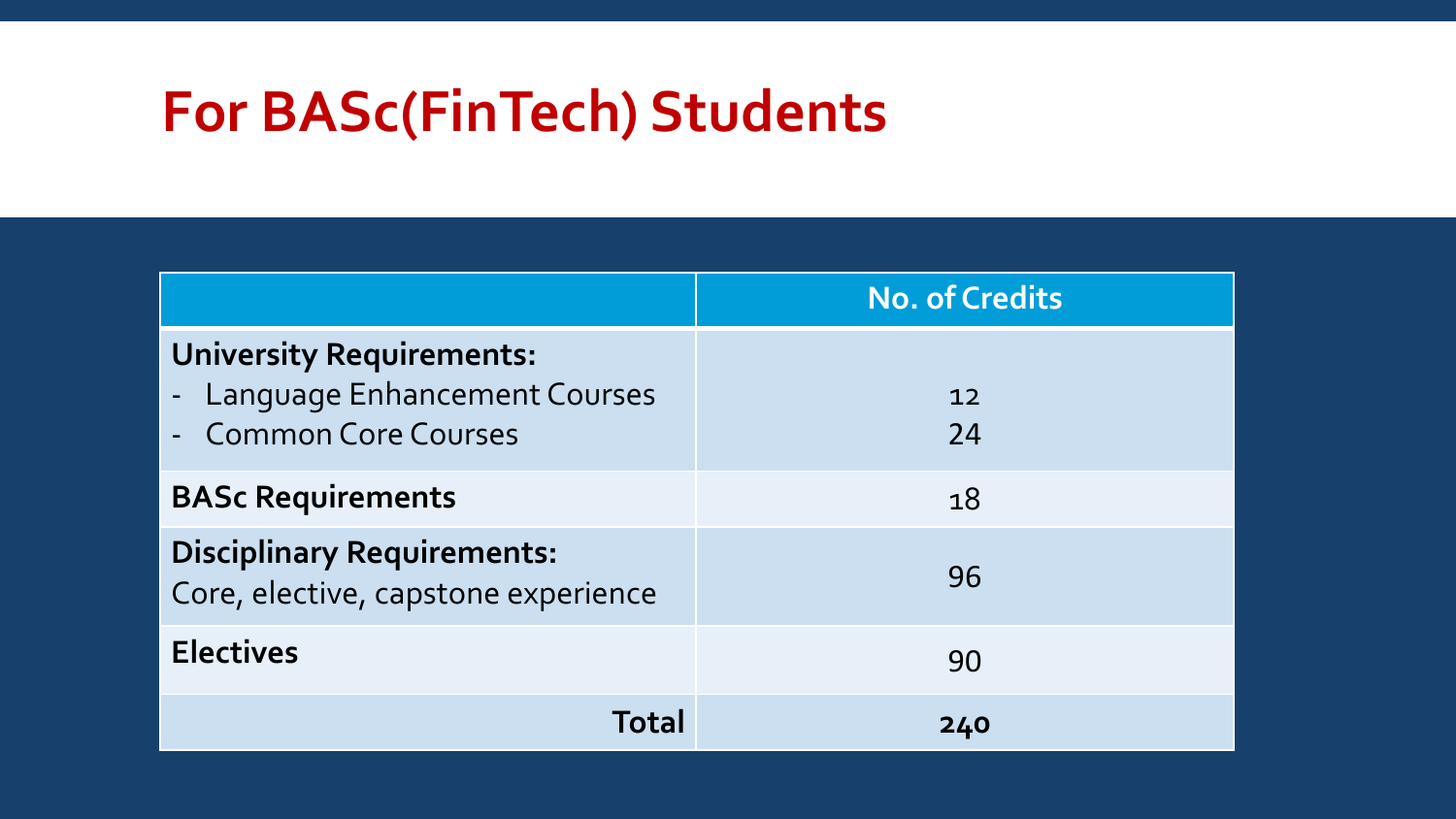#### **For BASc(FinTech) Students**

#### **Graduation Requirements**

**UG 5 Requirements for graduation**

Language courses: 12 credits Common Core courses: 24 credits



Requirements prescribed in the regulations and syllabuses for the Degree of BASc(FinTech) within the maximum period of registration

#### **Maximum no. of credits = 288**

For details, please refer to the Regulations and Syllabus at https://engg.hku.hk/Teaching-[Learning/BEng-BASc/Academic-Programmes/Regulations-Syllabuses](https://engg.hku.hk/Teaching-Learning/BEng-BASc/Academic-Programmes/Regulations-Syllabuses)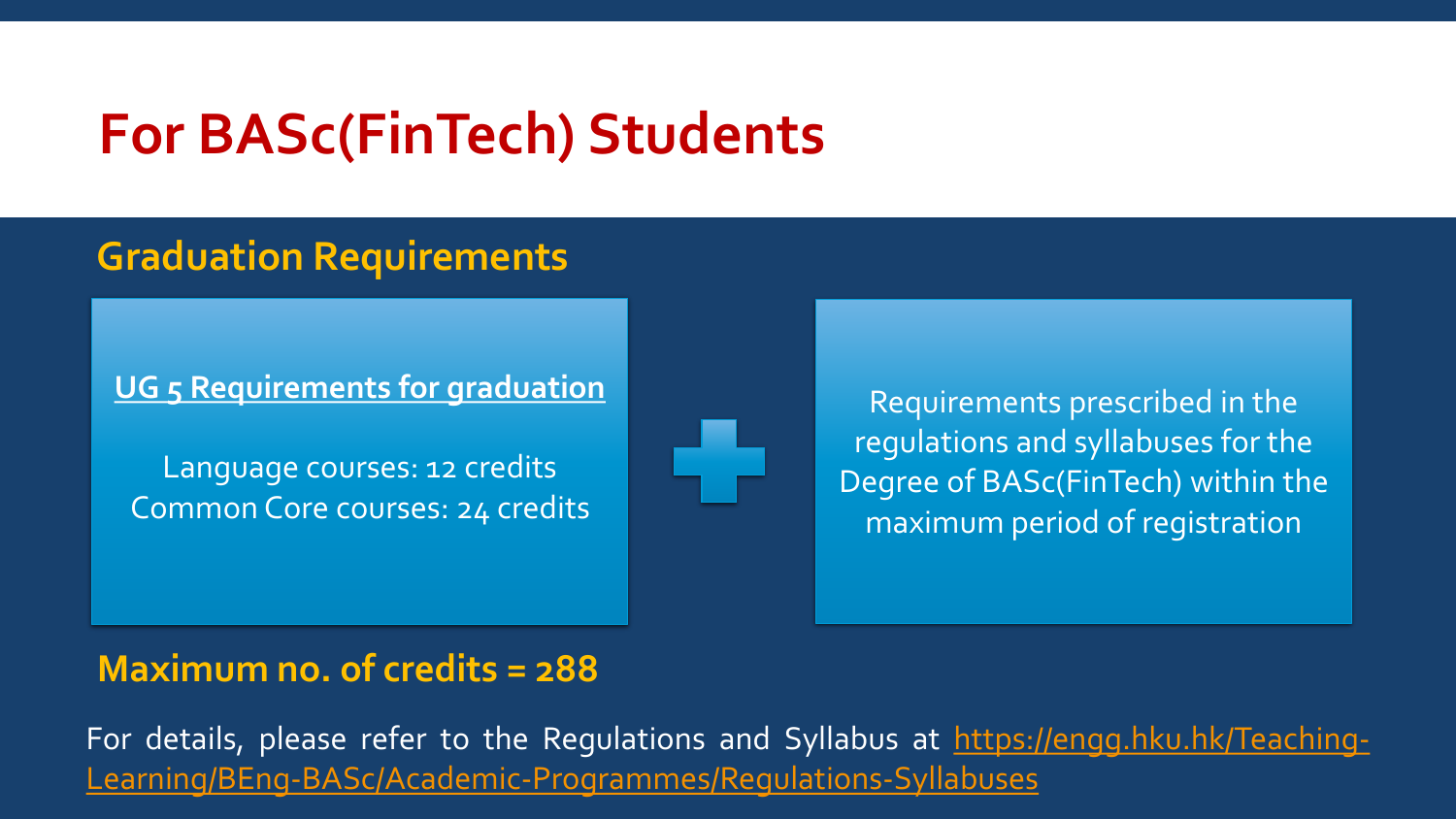#### **For Double Degree in BEng/BEng(BME) and BBA Students (Global Engineering and Business Programme)**

- Students admitted to this programme is required to indicate whether BEng or BEng(BME) they would like to undertake during the first four years of study after performing Master Registration
- Please refer to the respective Regulations and Syllabuses for the curriculum structure and graduation requirement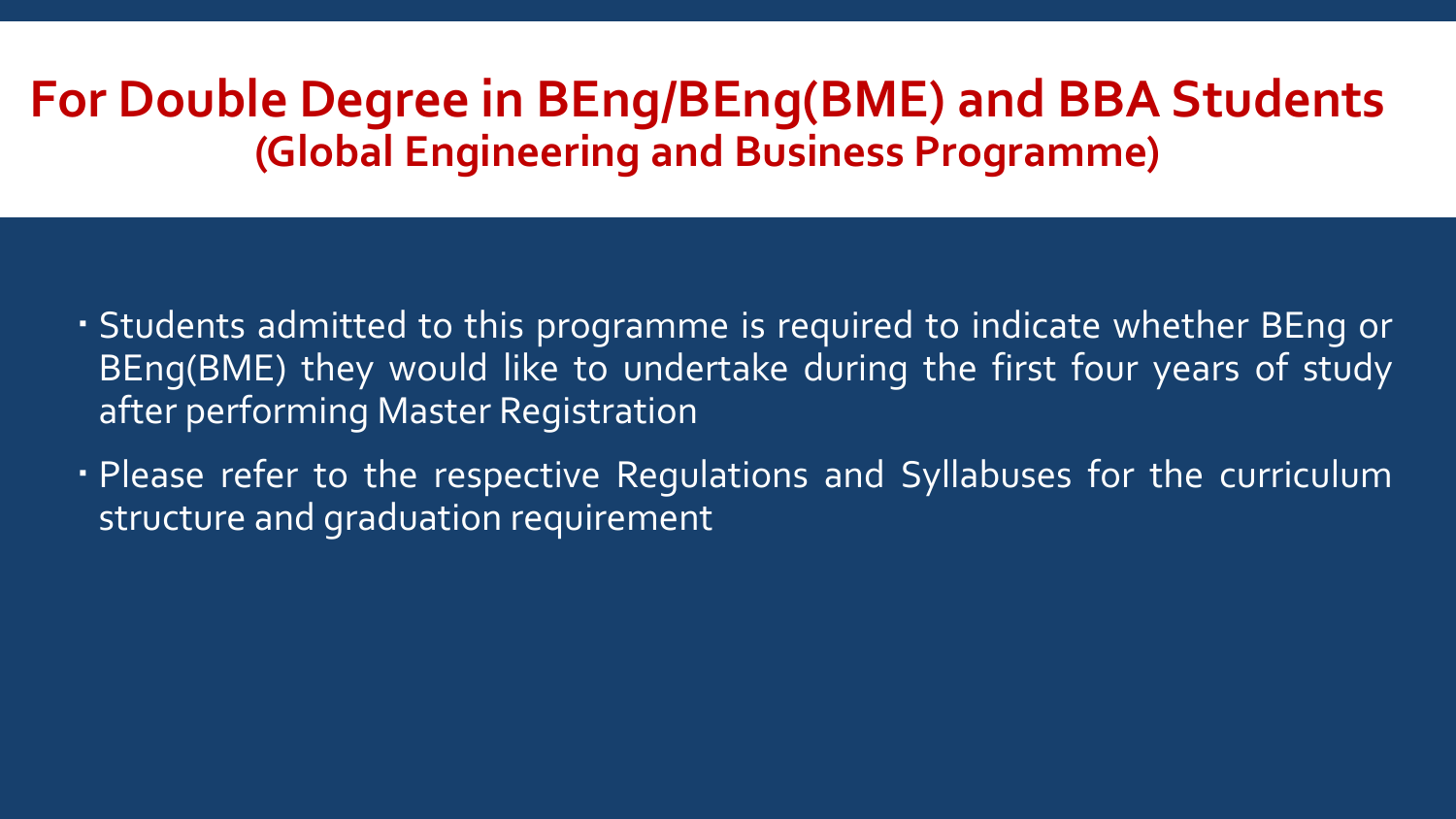### **Declaration of Major/Minor**

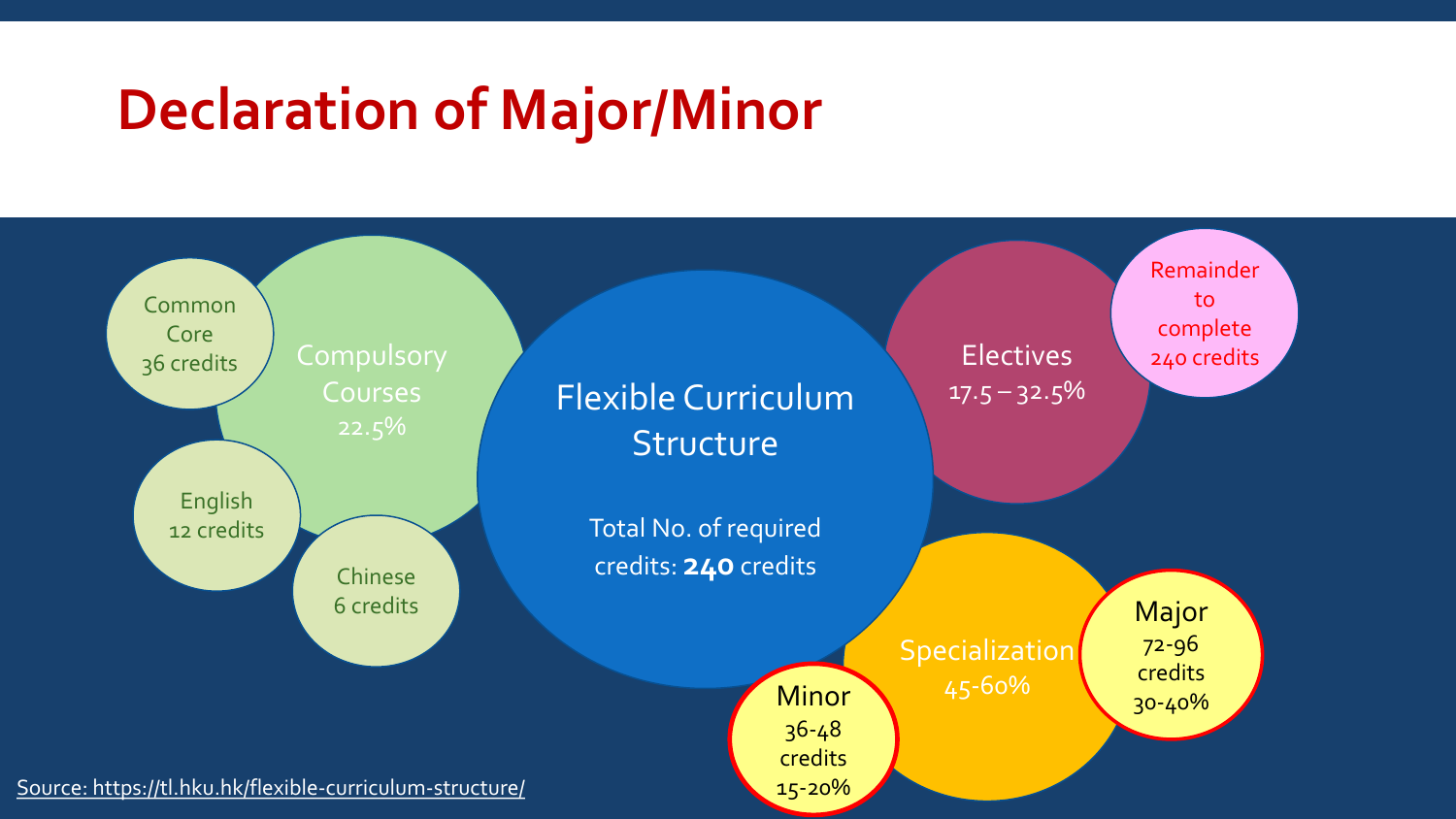# **Declaration of Major /Minor**

#### **Major:**

Only BEng(CompSc), BEng(EngSc) and BASc(FinTech) students can choose a second major **Minor***(either another engineering discipline, or options offered by other faculties)***:**

- Data Science and Engineering
- Urban Infrastructure Informatics
- **· Innovation and Design**
- Computer Science
- Electrical and Electronic Engineering
- Environmental Engineering
- $\cdot$  Industrial Engineering and Logistics Management
- Mechanical Engineering

For details, please refer to AAO website: [https://aao.hku.hk](http://aao.hku.hk/)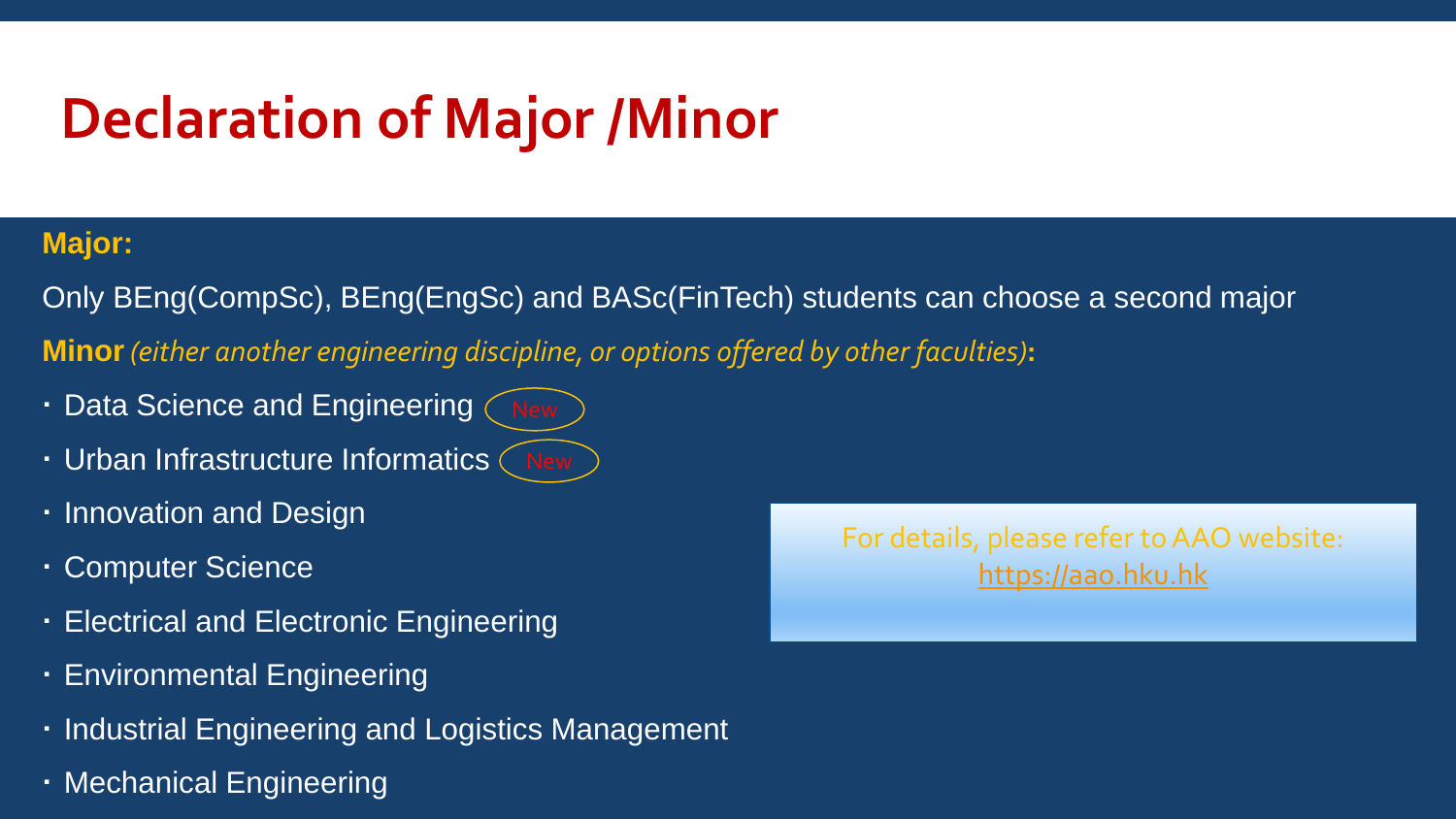#### **Discontinuation of Studies**

According to the Regulations for the Degree of BEng/BEng(EngSc)/BEng(BME)/BASc(FinTech), unless otherwise permitted by the Board of the Faculty, a candidate will be recommended for discontinuation of his/her studies if

(a) he/she fails to complete successfully **36** or more credits in two consecutive semesters (not including the summer semester), except where they are not required to take such a number of credits in the two given semesters; or

(b) he/she fails to achieve an average Semester GPA of **1.0** or higher for two consecutive semesters (not including the summer semester); or

(c) he/she has exceeded the maximum period of registration specified in EN2/ES2/BMED2/FITE2.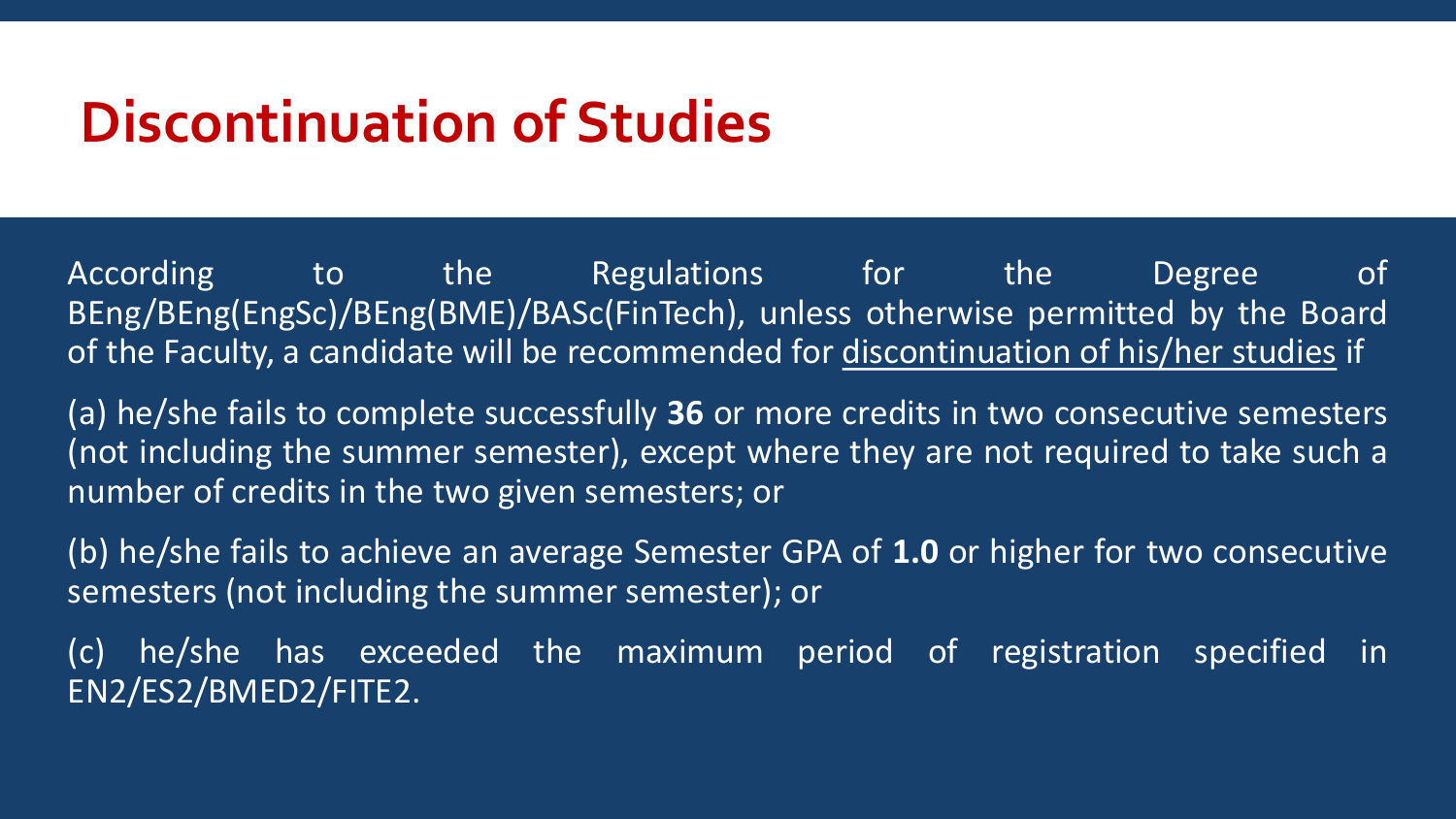#### **Discontinuation of Studies**

 Students who are recommended for discontinuation of their studies will be interviewed by the Faculty Review Committee on Student Performance and Discontinuation (FRC)

 Depending on the outcome of the review, some students may be recommended for discontinuation and required to present themselves in the Committee of Discontinuation (CoD) meeting. The decision of CoD will be final and there is no appeal against the decision.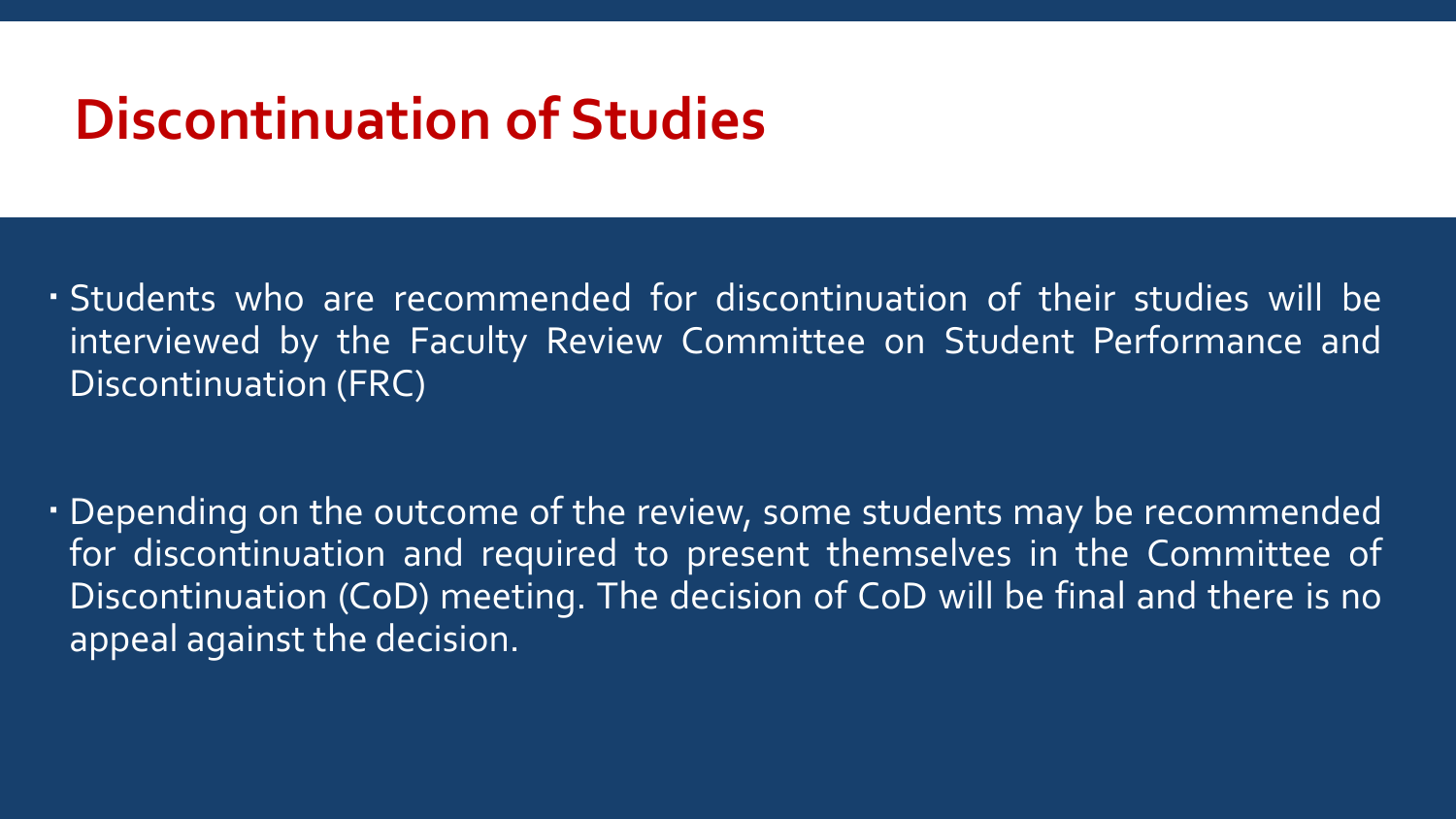# **Academic Integrity & Plagiarism**

#### **What is plagiarism?**

- Plagiarism is defined in the Regulations Governing Conduct at Examinations "as the unacknowledged use, as one's own, of work of another person, whether or not such work has been published"
- Plagiarism is a disciplinary offence in HKU
- Any student who commits the offence is liable to disciplinary action

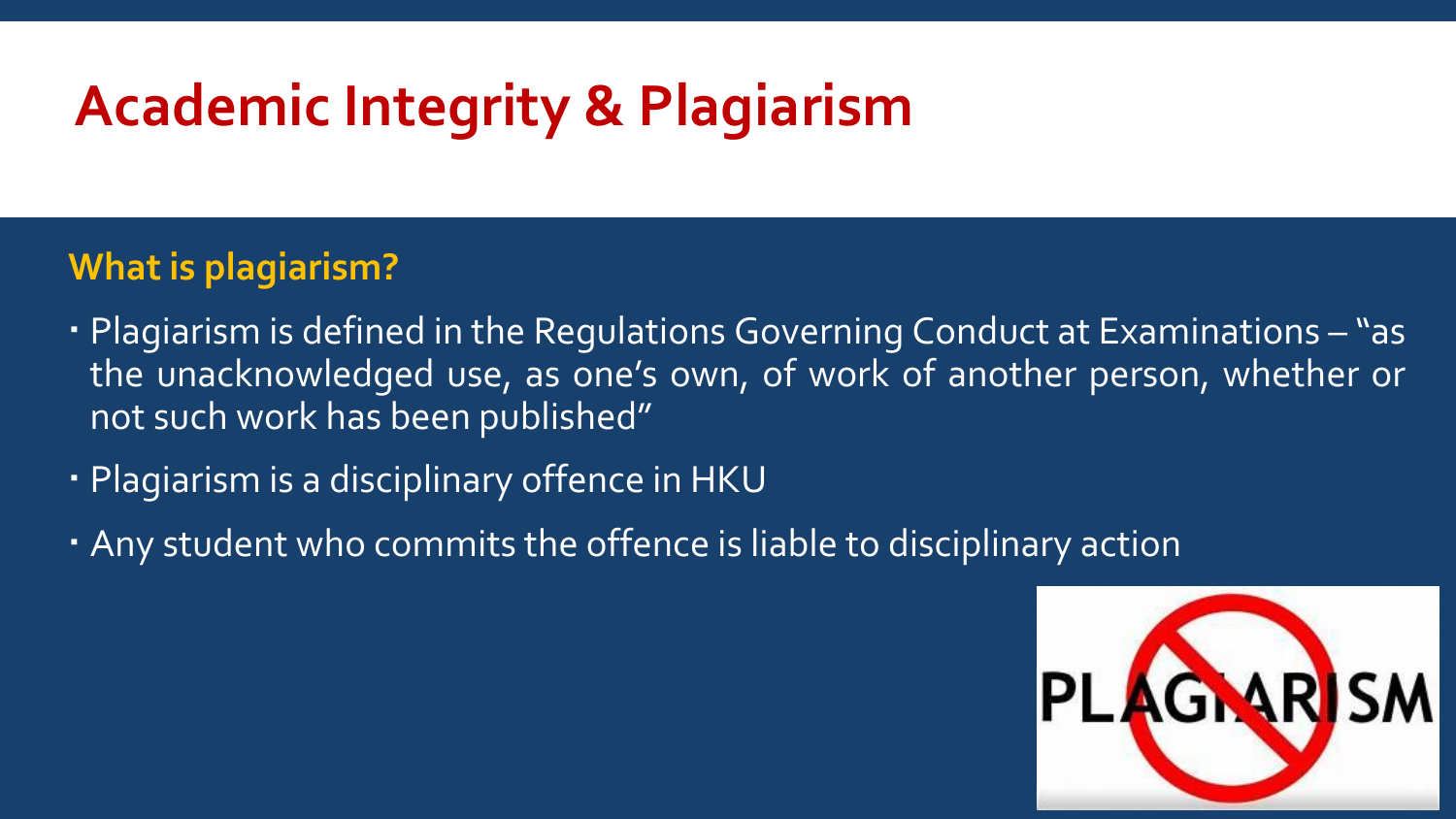### **Academic Integrity & Plagiarism**

For more information about plagiarism, please visit the website at [https://tl.hku.hk/plagiarism/.](https://tl.hku.hk/plagiarism/) Students are strongly advised to read the booklets "What is [Plagiarism](http://www4.caes.hku.hk/plagiarism/)" and "Plagiarism and How to Avoid It" and to consult your First Year Adviser when in doubt



Plagiarism is a serious offence in the academic world. It constitutes academic theft - the offender has 'stolen' some intellectual property and presented it as his or her own. Plagiarism speaks to a person's integrity and honesty, stifles creativity and originality, and defeats the fundamental purpose of education.

In this University, plagiarism is a disciplinary offence. Any student who commits the offence may face disciplinary action. It is the responsibility of all students at all levels to familiarize themselves with proper academic practice of writing, citation and

Please consult your First Year Adviser when in doubt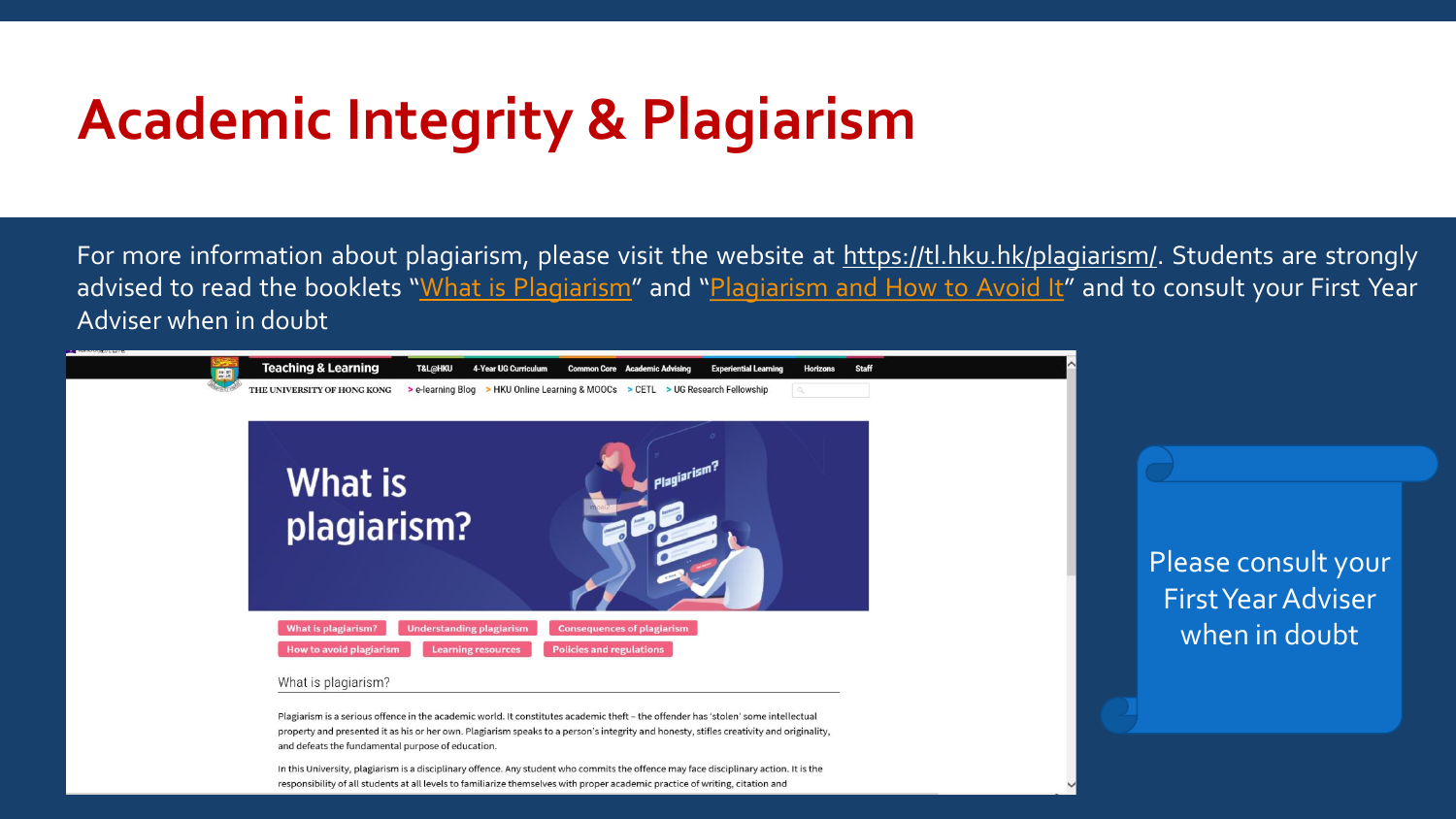#### **Disciplinary matters**

- The University upholds the highest standards of academic integrity
- . Apart from plagiarism, cheating or misconduct by the student will be considered by the Disciplinary Committee
- The Committee will decide the penalty on each case, ranging from reprimand, suspension of studies or even expulsion from the University depending on the seriousness of the offence